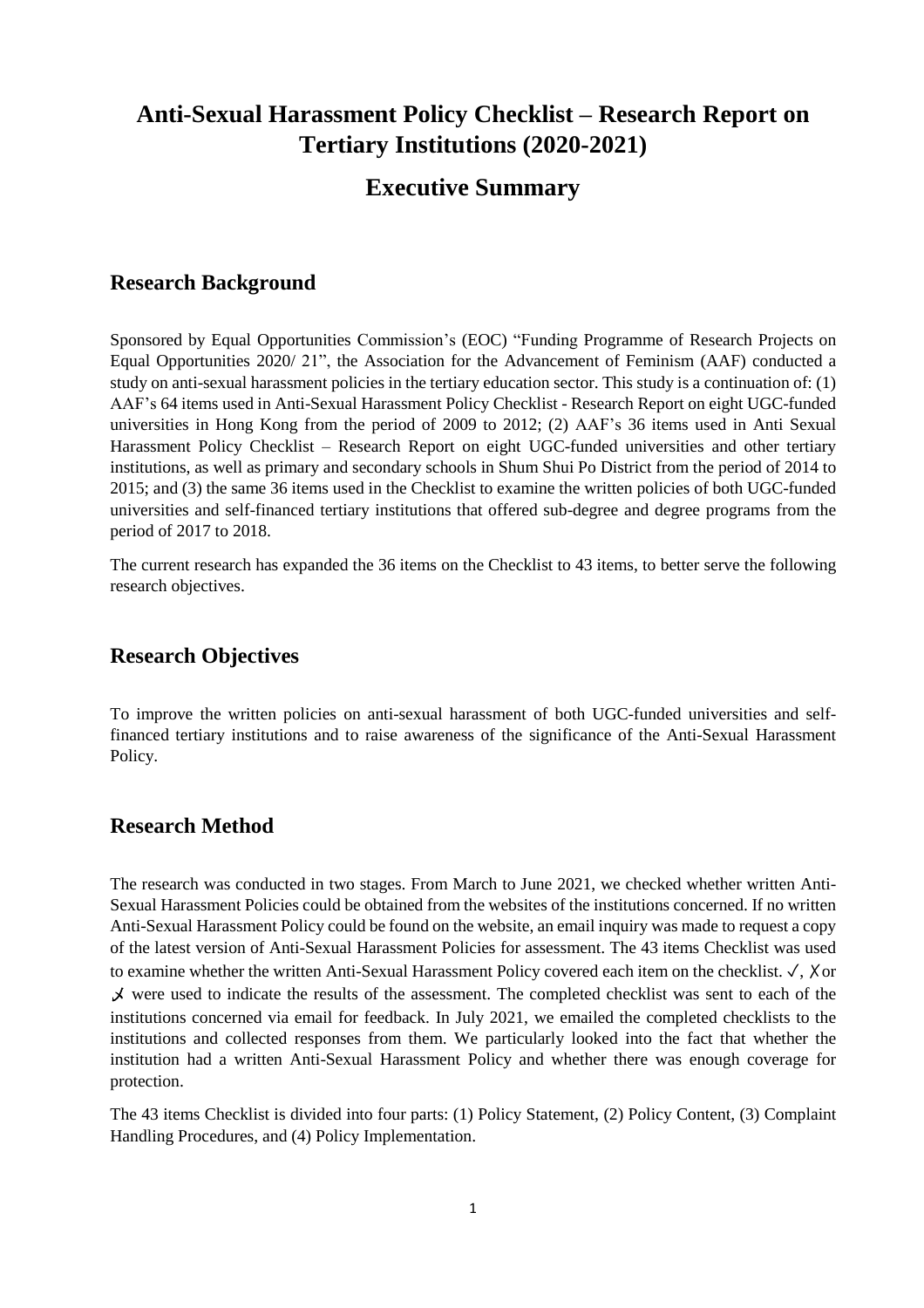### **Response Rates**

The UGC-funded universities' response rate to the checklist assessment is 100% (all 8 universities responded).

Among the 33 self-financed tertiary institutions, 17 institutions (51.5%) completed the checklist assessment, and 8 institutions (24.2%) affiliated with UGC-funded universities used the same policy set as their respective universities. The overall response rate is 75.8% (51.5%+24.2%).

The remaining 8 institutions (24.2%) did not respond to our request and we were unable to obtain a copy of their written policies.

The response rate among self-financed tertiary institutions has a drastic increase compared to that in 2017/18, from 29.4% to 75.8%. This clearly indicates that the participating institutions have recognized the importance to fight against sexual harassment.

| Response rate of self-financed tertiary institutions | <b>Number</b> | $\frac{6}{9}$ |
|------------------------------------------------------|---------------|---------------|
| Policy was provided for assessment                   |               | 51.5          |
| Used the same policy set as affiliated universities  | 8             | 24.2          |
| No reply                                             | 8             | 24.2          |
| <b>Total</b>                                         | 33            | <b>100</b>    |

## **Key Findings**

### **(1) UGC-funded universities**

The overall fulfillment score of UGC-funded universities is 78.2%, slightly lower than that in the 2017/18 study but still higher than that in the 2014/15 study.

|                                      | $2014/15$ (%) | $2017/18$ (%) | $2020/21$ (%) |
|--------------------------------------|---------------|---------------|---------------|
| <b>Policy Statement</b>              | 85.9          | 85.9          | 92.2          |
| Policy Content                       | 63.8          | 65            | 76.8          |
| <b>Complaint Handling Procedures</b> | 76.9          | 82.7          | 70.8          |
| Policy Implementation                | 80            | 87.5          | 81.3          |
| <b>Overall</b>                       | 75.7          | 79.2          | 78.2          |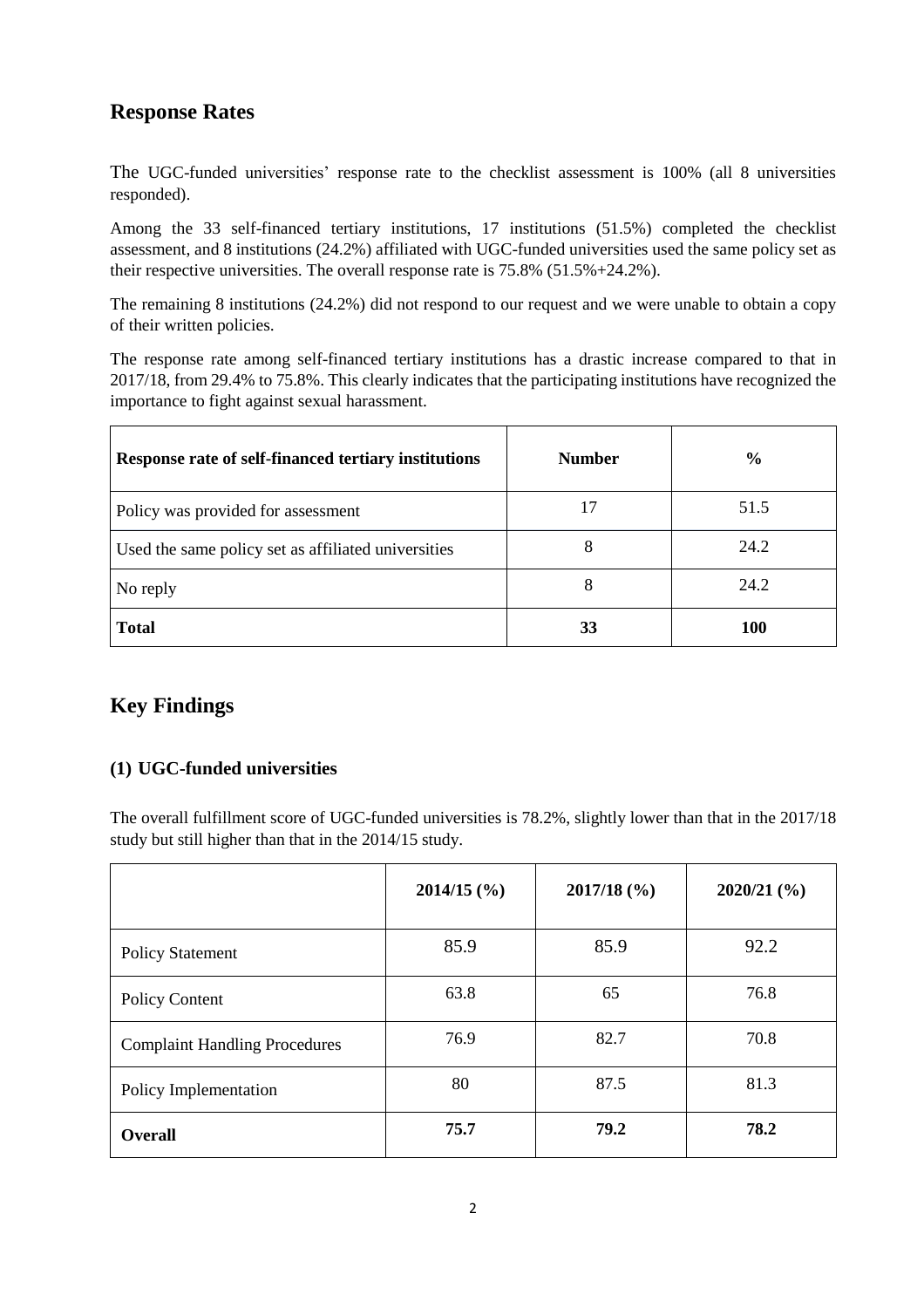When compared with the 2017/18 study, the UGC-funded universities have a major improvement in the first two parts of the Checklist, i.e. policy statement and policy content. It is found that all the participating universities have included the following in their policies: the impact of sexual harassment as a violation of human rights and equality; the adverse effects on work, morale, productivity, health, and learning; subsequent possible disciplinary actions; the definition of victimization; and the statement about no punishment for a complaint filed in good faith. The eight universities have also specified new forms of sexual harassment, such as image-based sexual violence, in their policies.

However, the study has identified a noticeable shortfall with regard to their performance in the third and fourth areas of the Checklist, i.e. complaint handling procedures and policy implementation. The universities have yet to fulfill the criteria set out in the area of complaint handling procedures, including but not limited to data collection and data dissemination; permission given to the affected parties in terms of access to external support during the complaint handling processes; interpretation services to ethnic minorities; and enquiry services throughout the processes. Policy implementation involving regular review of the existing policies and procedures has not been fulfilled by more than half of the participating universities.

#### **(2) Self-financed tertiary institutions**

|                                      | $2017/18$ (%) | $2020/21$ (%) |
|--------------------------------------|---------------|---------------|
| <b>Policy Statement</b>              | 68            | 69            |
| <b>Policy Content</b>                | 37            | 54.9          |
| <b>Complaint Handling Procedures</b> | 49.2          | 49.9          |
| Policy Implementation                | 38            | 42.7          |
| <b>Overall</b>                       | 49.2          | 54            |

The overall fulfillment score of self-financed tertiary institutions is 54%, slightly higher than that in the 2017/18 study.

The institutions have achieved the highest fulfillment score in the first part of the Checklist, i.e. policy statement. Many institutions have included the following in their policies: "zero-tolerance toward sexual harassment" (96%), "sexual harassment is an unlawful act" (80%), and "the harasser will face disciplinary action" (80%). However, it is found that only 36% and 32% of the participating institutions have specified that such offenses may lead to contract termination or academic dismissal respectively.

In the area of policy content, most institutions have included the following in their policies: "legal definition of sexual harassment" (96%), "a hostile environment for work or study" (92%), and "no one shall be subject to victimization for initiating a good faith complaint" (84%).

In the third and fourth areas of the Checklist, i.e. complaint handling procedures and policy implementation, the fulfillment rates are only 49.9% and 42.7% respectively, which are lower than those of the UGC-funded universities (70.8% and 81.3% respectively) by 20.9 and 38.6 percentage points.

Though the overall score of self-financed tertiary institutions is lower than the 8 UGC-funded universities, there is also a large discrepancy between institutions affiliated with UGC-funded universities and the otherwise. The highest overall score is 90.7% and the lowest is 18.6% (see appendix 3). Inadequacies are found in the anti-sexual harassment policies of self-financed institutions.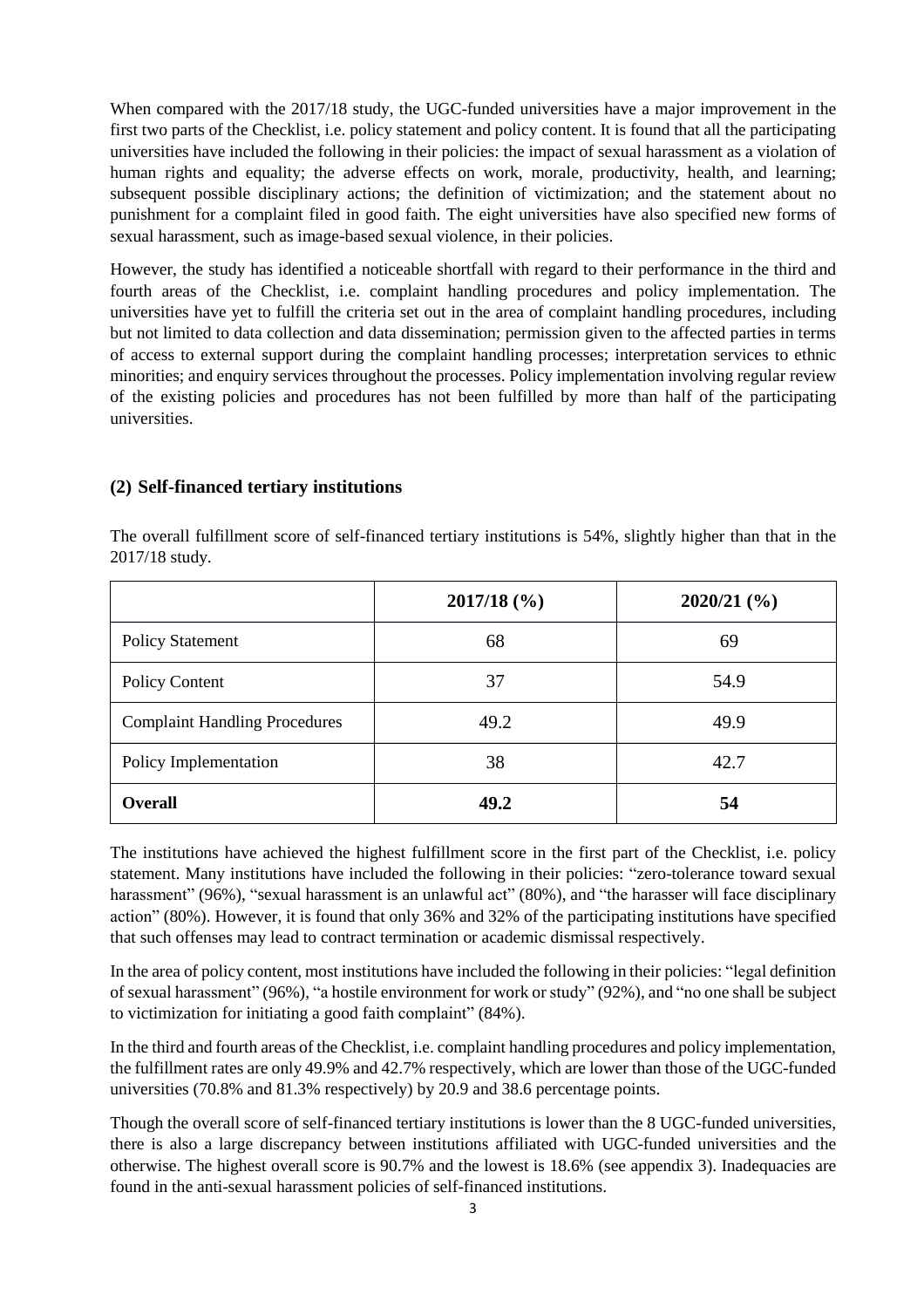Affiliated institutions following the same policies of their host universities have achieved higher overall scores:

| Self-financed tertiary institutions following the policies of the host universities |                          |                     |                        |
|-------------------------------------------------------------------------------------|--------------------------|---------------------|------------------------|
|                                                                                     | All Institutions $(\% )$ | Same policy $(\% )$ | <b>Difference</b>      |
| <b>Policy Statement</b>                                                             | 69.0                     | 92.9                | $\triangle$ 34.6%      |
| Policy Content                                                                      | 54.9                     | 74.5                | $\triangle$ 35.7%      |
| <b>Complaint Handling Procedures</b>                                                | 49.9                     | 73.3                | $\triangle$ 46.9%      |
| Policy Implementation                                                               | 42.7                     | 92.9                | $\triangle$ 117.6%     |
| <b>Overall</b>                                                                      | 54.0                     | 80.1                | $\blacktriangle$ 48.3% |

The overall scores of the institutions using their own policies are lower:

| Self-financed tertiary institutions (Independent policies) |                          |                                                        |                             |
|------------------------------------------------------------|--------------------------|--------------------------------------------------------|-----------------------------|
|                                                            | All Institutions $(\% )$ | <b>Institutions using</b><br>independent policy<br>(%) | <b>Difference</b>           |
| <b>Policy Statement</b>                                    | 69.0                     | 59.7                                                   | $\blacktriangledown$ 13.5%  |
| <b>Policy Content</b>                                      | 54.9                     | 40.9                                                   | $\blacktriangledown$ 25.5%  |
| <b>Complaint Handling Procedures</b>                       | 49.9                     | 38.5                                                   | $\blacktriangledown$ 22.8%  |
| Policy Implementation                                      | 42.7                     | 25.9                                                   | $\blacktriangledown$ 39.3%  |
| <b>Overall</b>                                             | 54.0                     | 41.5                                                   | $\blacktriangledown 23.1\%$ |

### **Recommendations**

A review of the written anti-sexual harassment policy is just a starting point. The purpose of this research is to raise the awareness of tertiary institutions about their anti-sexual harassment policies, particularly the self-financed ones. There is room for improvement in different aspects of the policies. In addition to participating in this checklist assessment, institutions should evaluate and improve their existing policies, review the various sections of the policies, conduct consultations and make modifications.